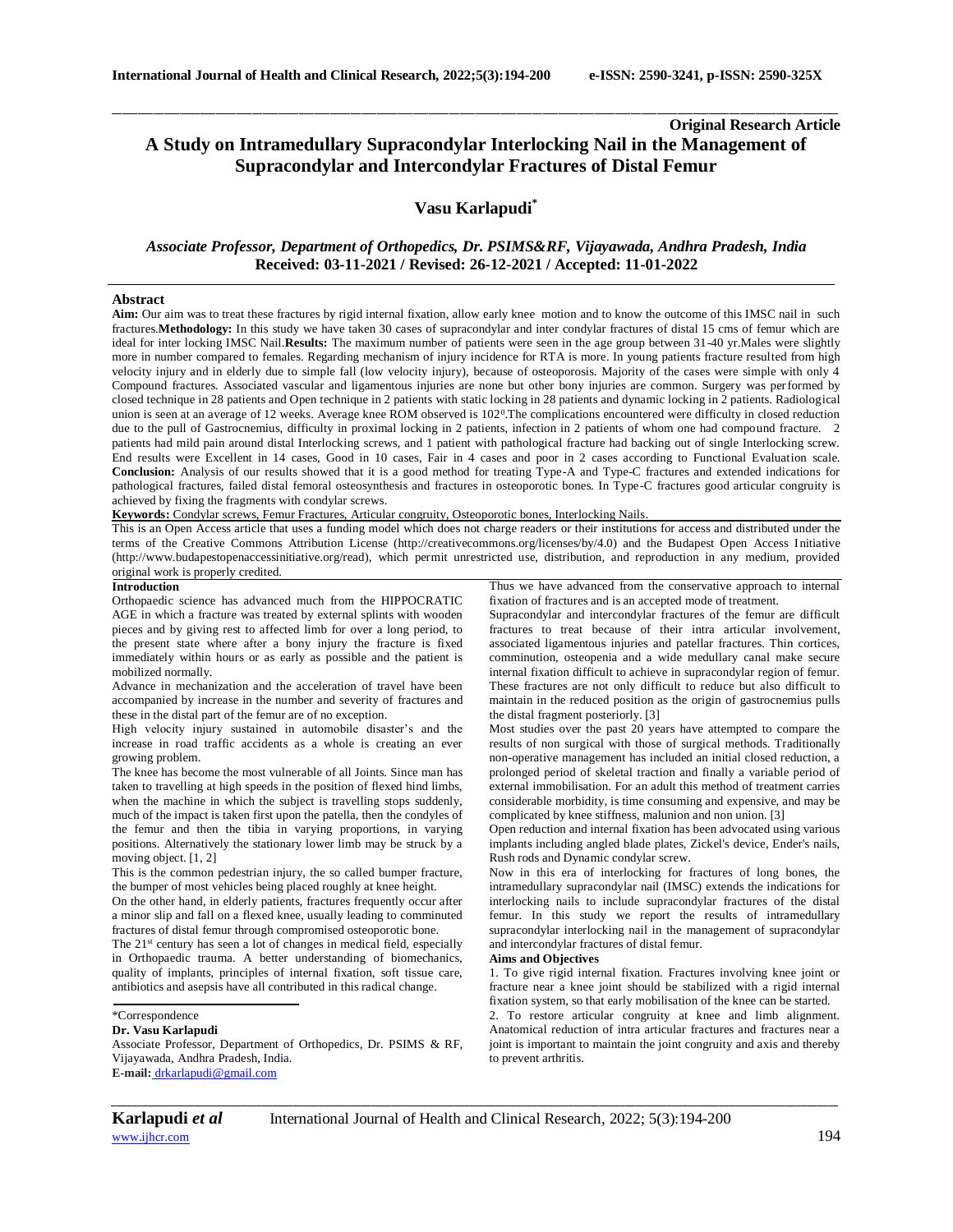3. To foster early knee motion and improve quadriceps and hamstrings power. Early mobilisation is the most important aspect of treatment because, after the first few weeks adhesions of the synovial surfaces and capsular contractures make restoration of movement less and less likely.

4. To study the role of intramedullary supracondylar interlocking nail in the treatment of supracondylar and inter condylar fractures of femur and complications of these fractures.

## **Materials and Methods**

30 patients with 22 supracondylar and 8 intercondylar fractures of distal 15 cms of femur were treated from November 2017 to February 2020 at Pujitha Hospital, Vijayawada.

All fractures were treated operatively using a intra medullary supracondylar interlocking nail. (IMSC).

Most of the patients were brought to the casuality, clinical assessment of skeletal, soft tissue injuries and general condition was done. The selection of cases was random who had supracondylar and intercondylar fractures of distal third of femur.

Vital signs were recorded; peripheral nerve and vascular injuries were also looked for. Local examination of the fractured limb in majority of cases revealed, lateral rotation and shortening from l cm to 4 cm. There was swelling at the fracture site, tenderness, abnormal mobility and crepitus. Out of 30 patients 24 had fresh fractures which were traumatic in nature.

The injured limb of all the patients were immobilized by skin traction as a primary treatment and injectable analgesics were given to relieve pain. X-ray of lower half of thigh including knee joint in AP and lateral views were taken, X-ray of ipsilateral hip is also taken to rule out associated fractures (or) dislocation.

Eighteen patients were male and twelve were female, with an average age of 47.13 years, the youngest having 22 years and oldest 65 years. The mode of injury was motor vehicle accident in 21 patients (70%) and a fall in 9 patients (30%) With fall from a height in 5 patients and simple fall in 4 patients.

There were associated injuries in 7 patients (23.33%). One patient had fracture patella, one had compression fracture of Ll vertebra, with foot drop on same side. One patient had fracture both bones of leg, one had fracture shaft of femur on contralateral side, 1 had a deep wound over petit's triangle and 2 patients had multiple injuries. There were no associated vascular injuries.

One female patient underwent surgery previous to this study twice, once with L plate and later with DCS in whom both the times there was implant failure and it went for non-union. Later she was operated with IMSC nail with static locking. One patient presented to us with bent and broken interlocking femur nail and non union of supracondylar fracture 2 years after surgery. Broken implant was removed and IMSC nail was put to this patient. One more, patient had a pathological fracture of distal femur due to paget 's disease, and this fracture was also fixed by IMSC nail with static locking.

Muller's classification was used to grade the fractures. There were 16- Type Al, 6-Type A2,2-Type Cl, and 6-Type C2 fractures. There were 2 compound fractures with Gustilo's type Il wound. Patients with compound fractures were immediately taken to emergency operation theatre and thorough debridement was done.

The interval between injury and definitive operative treatment ranged from 3 days to 35 days. The delay in surgery was attributable to multiple trauma (or) poor medical condition of the patient. In patients where there was a delay for surgery for more than a month, we used upper tibial skeletal traction.

Once the general condition of the patient is stabilised, definitive treatment is Planned. Pre-operatively routine blood and urine examinations were done. The Patients status for anaesthesia was determined by appropriate investigations. If essential, pre operative blood transfusion was given.

#### **Implants Used Are**

## **1) Intra Medullary Supracondylar Nail (IMSC)**

The nail is available in 9mm, 10mm, 11mm and 12 mm outer diameter with wall thickness of 3mm. The available lengths are 20cms, 22cms, 25cms and 30cms. It has an 80 anterior bend near the distal end to accomodate the geometry of the posterior aspect of the femoral condyles. The distal end has a diameter of 14mm for any sized nail.

## 2) **Interlocking Screws**

These are usually self tapping 5 mm screws used for locking the IMSC nail both proximally and distally.

## 3**) Cancellous Screws (6.5mm)**

These are used to achieve lag effect, in intercondylar fractures of femur.

## **Operative Technique**

**Entry Point**

\_\_\_\_\_\_\_\_\_\_\_\_\_\_\_\_\_\_\_\_\_\_\_\_\_\_\_\_\_\_\_\_\_\_\_\_\_\_\_\_\_\_\_\_\_\_\_\_\_\_\_\_\_\_\_\_\_\_\_\_\_\_\_\_\_\_\_\_\_\_\_\_\_\_\_\_\_\_\_\_\_\_\_\_\_\_\_\_\_\_\_\_\_\_\_\_\_\_\_\_\_\_\_\_\_\_\_\_\_\_\_\_\_\_\_\_\_\_\_\_\_\_\_\_\_\_\_\_\_\_\_\_\_\_\_\_\_\_\_\_

The entry point is made in the center of the inter condylar notch, just (2-5mm) anterior to the femoral attachment of PCL, or approximately 5mm anterior to the posterior cortex. The entry point should be centralised with the condyles in anatomic alignment to ensure that the alignment will not deviate into a varus or valgus position. The entry portal should be aligned with reference to the condyles, not the femoral shaft and if this is neutral to the condyles a long nail will centralise within the isthmus which will help ensure proper alignment of the condyles to the shaft.

#### **Reaming**

After creating the entry portal, the awl is removed and a standard ball tipped guide wire is passed. Medullary canal reaming performed distally up to 14mm.

### **Assembly Preparation**

An IMSC nail of proper length and diameter is then connected to the jig and the nail with the jig faced laterally is advanced over the guide wire into the distal condyles. Traction is applied at this time with gentle pull behind the gastrocnemius with the knee in 45-55<sup>0</sup> offlexion. Flexion of more than  $55<sup>0</sup>$  is avoided because the patella will interfere with the entry portal for nail. The nail is passed over the guide wire across the fracture site and into the diaphysis with hand pressure until the distal end of the nail is countersunk by 2-5mm below the surface of the intercondylar notch.

### **Interlocking**

This is performed with standard 5 mm locking screws. Usually distal interlocking screws are placed first and a balanced osteosynthesis is worked out with 3 screws distal in the condyles and 2 screws in the proximal femoral diaphysis.

The hexagonal bolt is then removed to dis-engage the jig. At this point, the knee is taken through a full range of motion to ensure fracture stability and articular function. Then the knee joint is copiously irrigated with pulse lavage and wound closed in layers after putting a suction drain in situ.

### **Post-Operative Management**

Required amount of IV fluids were given, and depending on the amount of operative blood loss and post operativeHb%, one pint of compatable blood is given.

Higher antibiotics and appropriate analgesics were used for all patients. The wound was inspected once on 2ndpost operative day and sutures removed on 10<sup>th</sup>post operative day. Mean while check X-ray of the involved part is taken.

In general no post operative external immobilisation was given,

One case above knee P.O.P. slab was given. this is because he had a undisplaced fracture patella.

Patients were started on static quadriceps exercises on 2<sup>nd</sup>post operative day and alternatively continuous passive motion program is also started. On 5thpost operative day active range of motion exercises of knee were started. During the 1st post operative week the patient was made ambulant either with crutches or a walker and only touch down weight bearing allowed in patients with stable fixation.

## **Follow Up**

All the patients were followed up regularly at an interval of 4 weeks in the first 3 months and later at 2 monthly intervals. Patients were examined in detail and their progress was assessed both clinically and radiologically. X-rays of the affected femur with knee joint were taken in both AP & lateral views and looked for the signs of union. If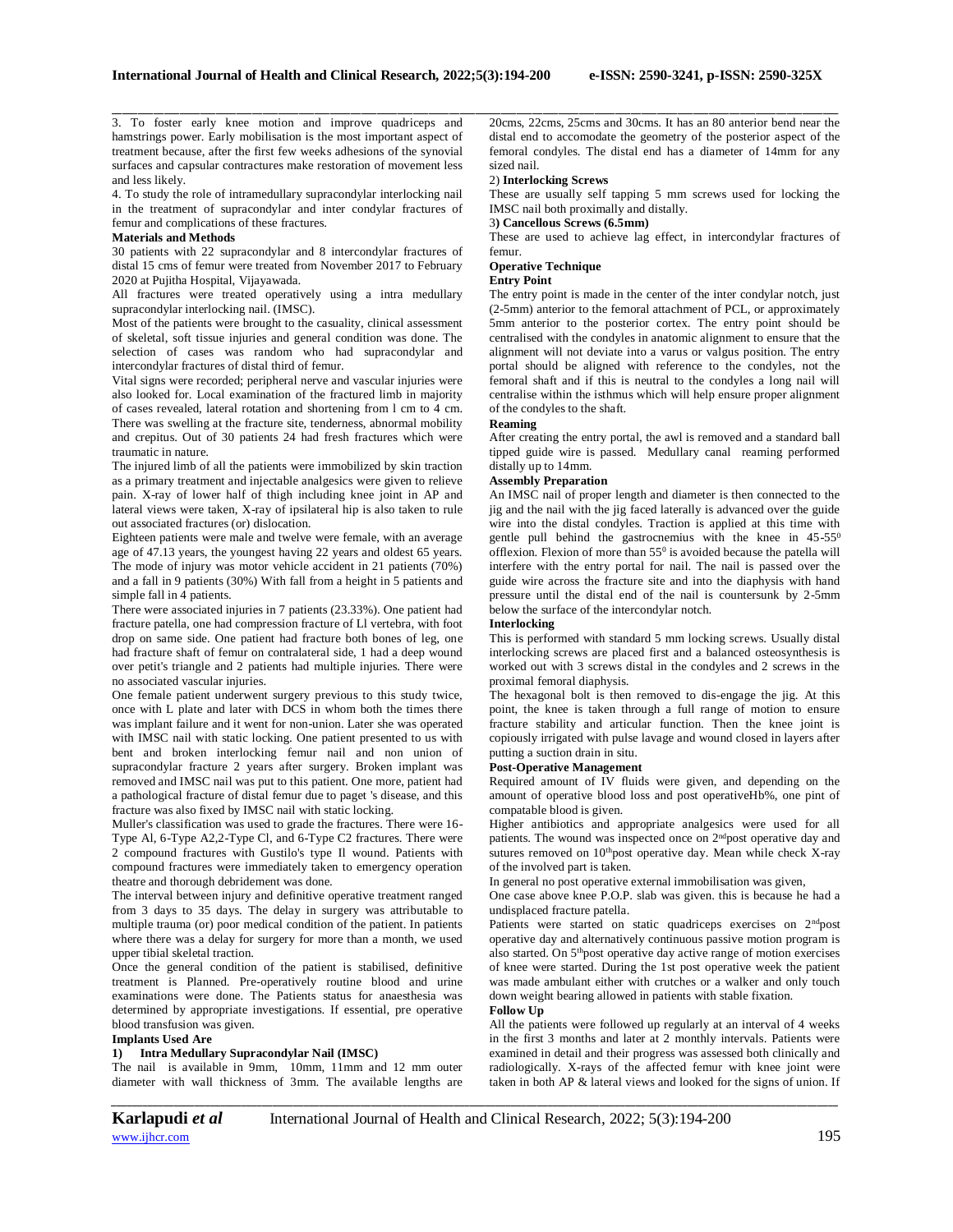callus is seen at fracture site patient is allowed partial weight bearing, and this is progressed to full weight bearing in successive weeks depending on the progressive healing of the fracture by radiographs. **Observation and Analysis of Data**

This series consists of 30 cases of supra condylar and intercondylar fractures of the femur treated surgically by internal fixation with a IMSC interlocking nail between November 2017 and February 2020. All the patients were available for follow up.

## **Age Distribution**

The average age was 47.13 yrs with the youngest having 22 years and oldest 65 years.

| <b>Table 1: Age Incidence</b> |                        |            |  |
|-------------------------------|------------------------|------------|--|
| Age in Years                  | <b>No. of Patients</b> | Percentage |  |
| $21 - 30$                     |                        | 13.3       |  |
| $31-40$                       |                        | 33.3       |  |
| $41 - 50$                     |                        | 20.0       |  |
| 51-60                         |                        | 20         |  |
| 61-70                         |                        | 13.3       |  |

\_\_\_\_\_\_\_\_\_\_\_\_\_\_\_\_\_\_\_\_\_\_\_\_\_\_\_\_\_\_\_\_\_\_\_\_\_\_\_\_\_\_\_\_\_\_\_\_\_\_\_\_\_\_\_\_\_\_\_\_\_\_\_\_\_\_\_\_\_\_\_\_\_\_\_\_\_\_\_\_\_\_\_\_\_\_\_\_\_\_\_\_\_\_\_\_\_\_\_\_\_\_\_\_\_\_\_\_\_\_\_\_\_\_\_\_\_\_\_\_\_\_\_\_\_\_\_\_\_\_\_\_\_\_\_\_\_\_\_\_

**Sex Distribution:** There were 18 males (60%) and 12 females (40%) in our series.

## **Table 2: Sex Incidence**

| <b>Sex</b> | $\cdot$ $\cdot$<br>ationte.<br>No.<br>. ot<br>ень | Jangar<br>המחז |
|------------|---------------------------------------------------|----------------|
| Male       |                                                   | 60.0           |
| emal       | . .                                               | $\sim$<br>40.U |

### **Mode of Injury**

21 cases resulted from road traffic accident 5 cases due to fall from a height and 4 cases were from a simple fall at home. **Table 3: Mode of Injury**

| <b>No. of Patients</b><br>$T$ vpe<br>Percentage |          |                   |  |
|-------------------------------------------------|----------|-------------------|--|
| <b>RTA</b>                                      | <u>.</u> | 70.0              |  |
| Fall from Height                                |          | 16.6              |  |
| Simple fall                                     |          | $\sim$<br>ر. ر. د |  |

## **Associated Injuries**

Out of 30 patients, 7 patients (23.31%) had associated injuries. One patient had fracture patella, one had compression fracture of Ll vertebra with foot drop on same side. One patient had fracture both bones of leg on same side, one had fracture shaft of femur on contralateral side, 1 had a deep wound over petit's triangle and 2 patients had multiple injuries. There were no associated vascular injuries in this series.

once with L-plate and later with DCS but there was implant failure and non union. Later she came to us. 1 patient presented to us with a bent and broken femur inter locking nail with non union 2 years after surgery. 1 more patient had a pathological supracondylar fracture, of left femur, and he was on synthetic cast for 2 months. But, there were no signs of union, so we have to intervene by surgery.

#### **Side Affected**

Left femur was involved in 16 patients (53.3%) and right femur in 14 patients (46.6%).

#### **Time of Admission**

20 patients presented on the same day of injury to the casuality and 7 patients between 3-5 days. I patient was operated twice elsewhere,

|             | Table 4: Side Affected                  |            |
|-------------|-----------------------------------------|------------|
| Side        | <b>No. of Patients</b>                  | Percentage |
| Left        | 16                                      | 53.3       |
| Right       |                                         | 46.6       |
|             | <b>Table 5: Fracture Classification</b> |            |
| <b>Type</b> | <b>No. of Patients</b>                  | Percentage |
| A1          | 16                                      | 53.3       |
| A2          |                                         | 20.0       |
| C1          |                                         | 6.7        |
| C2          |                                         | 20.0       |

The fractures were classified according to Muller's Clasification for distal femoral fractures. **Type of Fracture:** 26 patients (86.6%) had simple fractures and 4 patients (13.4%) had compound fractures with Gustilos type. I & II of 2 each.

| Table 6: Type of Fracture                     |                        |                |  |
|-----------------------------------------------|------------------------|----------------|--|
| $\mathbf{v}_{\mathbf{v}\mathbf{p}\mathbf{e}}$ | <b>No. of Patients</b> | Percentage     |  |
| Simple                                        | zo                     | 86.6           |  |
| Compound                                      |                        | $\sim$<br>15.4 |  |

#### **Statistics of Surgery**

**Timing of Surgery:** The interval between injury and definitive operative treatment ranged from 3 days to 35 days and about 75% of patients were operated within 1 week. The delay in surgery was attributable to the patients being brought late to the Hospital, Multiple trauma and poor general condition of the patient.

**Anaesthesia:** Spinal anaesthesia was used in 20 patients, general anaesthesia in 4 patients and epidural anaesthesia in 6 patients. **Technique Used:** Closed technique was used in all cases except in 2

cases which needs opening at # Site. **Implants:** The various sizes of IMSC nails used are as follows, The minimum diameter used is 10mm and maximum 12mm. The minimum length of nail used is 20 cms and maximum 30 cms.

**Table 7: Implants**

| Size (mm x cms) | $1$ apre $\ell$ ; implants<br><b>Number</b> |
|-----------------|---------------------------------------------|
| 10x20           |                                             |
| 1x22            |                                             |

*\_\_\_\_\_\_\_\_\_\_\_\_\_\_\_\_\_\_\_\_\_\_\_\_\_\_\_\_\_\_\_\_\_\_\_\_\_\_\_\_\_\_\_\_\_\_\_\_\_\_\_\_\_\_\_\_\_\_\_\_\_\_\_\_\_\_\_\_\_\_\_\_\_\_\_\_\_\_\_\_\_\_\_\_\_\_\_\_\_\_\_\_\_\_\_\_\_\_\_\_\_\_\_\_\_\_\_\_\_\_\_\_\_\_\_\_\_\_\_\_\_\_\_\_\_\_\_\_\_\_\_\_\_\_\_\_\_\_\_\_*

[www.ijhcr.com](about:blank) **196**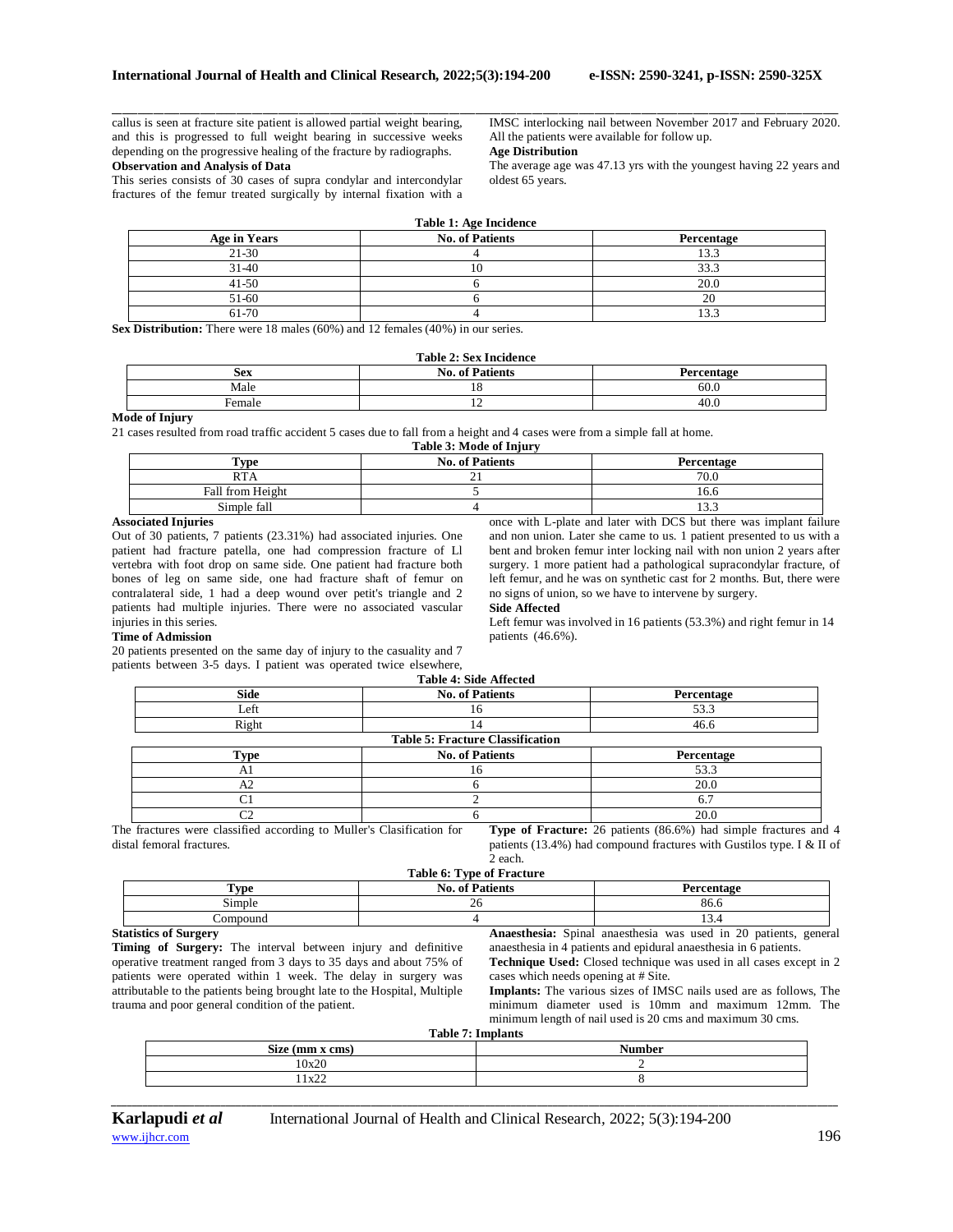| $11x$ 25<br>$1 \Delta 2$ |  |
|--------------------------|--|
| 11x30                    |  |
| 12x22<br>∠∆∠∠            |  |
| 12x25                    |  |

## **Locking**

Static locking was done in 28 cases (93.3%) and dynamic locking in 2 cases (6.6%).

|                                  | Table 8: Locking      |            |
|----------------------------------|-----------------------|------------|
| Type                             | <b>No.of Patients</b> | Percentage |
| Static                           | 28                    | 93.3%      |
| Dvnamic                          |                       | 6.6%       |
| $\sim$ $\sim$<br>$\cdot$ $\cdot$ |                       |            |

Bone grafting was used in one case.

## **Duration of Surgery**

The average duration of surgery was about 126 min with minimum of 90 min and maximum of 180 min.

### **Complications**

**Intra Operative**

In 1 patient with 7 type Al fracture, we want to operate by closed technique.So, a mid line skin incision was given and patellar tendon was split and entry point made. But we couldn't reduce the fracture and pass the guide wire through proximal fragment, on repeated attempts. Then we have to open the fracture site and found that there is interpositioning of muscle between the fragments.

In one case we noticed splintering of intercondylar area while advancing the distal part of the IMSC nail. This was fixed by cancellous screws anteriorly and posteriorly.

There was no shortening or valgus / varus angulation or ligamentous instability in any of the cases.

## **Post Operative Complications**

There were two infections, one is a case of compound fracture and other had a crush injury of ipsilateral foot with infected wound. In the former the infection was deep and infected granulation excised and local antibiotic impregnated & later wound healed. In the later pus was sent for culture and sensitivity. Antibiotics given accordingly and the wound healed gradually.

## **Time of Discharge**

In all other patients wound healed by about 10 days and the statures were removed. Later the patients were discharged after advising, not to bear weight on affected limb, to do active ROM exercises and to come for follow up after 4 weeks.

### **Condition at Discharge**

All the patients except 2 patients with multiple injuries were ambulant on walker / crutches. The average range of knee flexion was  $100^{\circ}$ , and only 3 patients had quadriceps lag, one with 5<sup>0</sup> and two other with 10<sup>0</sup> .

#### **Follow Up Period**

Follow up was available on all patients and ranged from 2 months - 26 months with an average of 9.6 months.

### **Radiological Union**

The time to healing, defined, as the interval to the formation of circumferential bridging callus across the fracture ranged from 10 weeks to 15 weeks (average of 12 weeks) in 24 patients. One patient went for delayed union in whom there was post operative infection.

**Dynamisåtion: In** 5 patients where there was delayed union, we did dynamisation after10 weeks, and allowed weight bearing partially. Later after 4 weeks we noticed good amount of bridging callus. One patient among these had implant failure, previously.

#### **Movements of Knee Joint**

The average range of motion of knee (flexion) was  $102<sup>0</sup>$  with a minimum of 70<sup>0</sup> and maximum of 130<sup>0</sup>at the time of resent follow up examination, There is an extension lag of  $5^0$  in one patient and  $10^0$  in 2 patients.

#### **Weight Bearing**

The duration of non weight bearing ranged from 4-6 weeks (average 4.5 weeks). The average time to full weight bearing was 8 weeks (range 7-10 weeks).

## **Quadriceps Strength**

24 (80%) of the injured extremities had normal strength of quadriceps muscle. One had Grade-4 power and another had Grade-3 power.

## **Return to Work**

As soon as the patient developed sufficient confidence to walk, after good bony bridging of the fracture, they returned to their original duties on our advice. Those cases with delayed union were deliberately kept off from the duties till such time, the fracture showed sound union.

### **Late Complications**

One female patient, (who had implant failure both with L-plate and DCS previous to our study) presented to us with broken IMSC nail 6 months after the Surgery. The reason for this failure was, the patient had delayed union of the fracture and we advised her for dynamisation after 3 months. But patient didn't turn up, and started full weight bearing on the affected extremity which gave way. So, we removed the broken nail and fixed the fracture, again with the IMSC nail of bigger diameter. This time also there was delay in callus formation and we dynamised it after 10 weeks, She had good bridging callus 4 weeks after dynamisation.

TWO patients had mild pain around the distal locking screws while walking. This is because the interlocking screws were slightly longer. We removed these screws after the fracture had healed and the pain was relieved.

In one patient with pathological fracture where static locking was done, we noticed one proximal inter locking screw backing out 2 months after surgery.

|         | Table 7, Complications           |               |            |  |  |
|---------|----------------------------------|---------------|------------|--|--|
| SI. No. | Complication                     | <b>Number</b> | Percentage |  |  |
|         | Difficulty in proximal locking   | UJ            | 10         |  |  |
|         | Infection                        |               | 6.66       |  |  |
|         | Delayed union                    | $\Omega$      | 3.33       |  |  |
|         | Broken nail                      | $\Omega$      | 3.33       |  |  |
|         | Backing out of IL screw          |               | 6.66       |  |  |
|         | Pain around distal locking screw |               | 6.66       |  |  |
|         | Shortening                       |               |            |  |  |

**Table 9: Complications**

NEER and associates assessed the results on the basis of 6 variables namely pain, walking capacity, joint movement, work capacity, anatomy and roentgenograms which were used to analyse the subjective, functional and anatomical condition of each patient. The point system Was used to rate the results, and excellent has > 85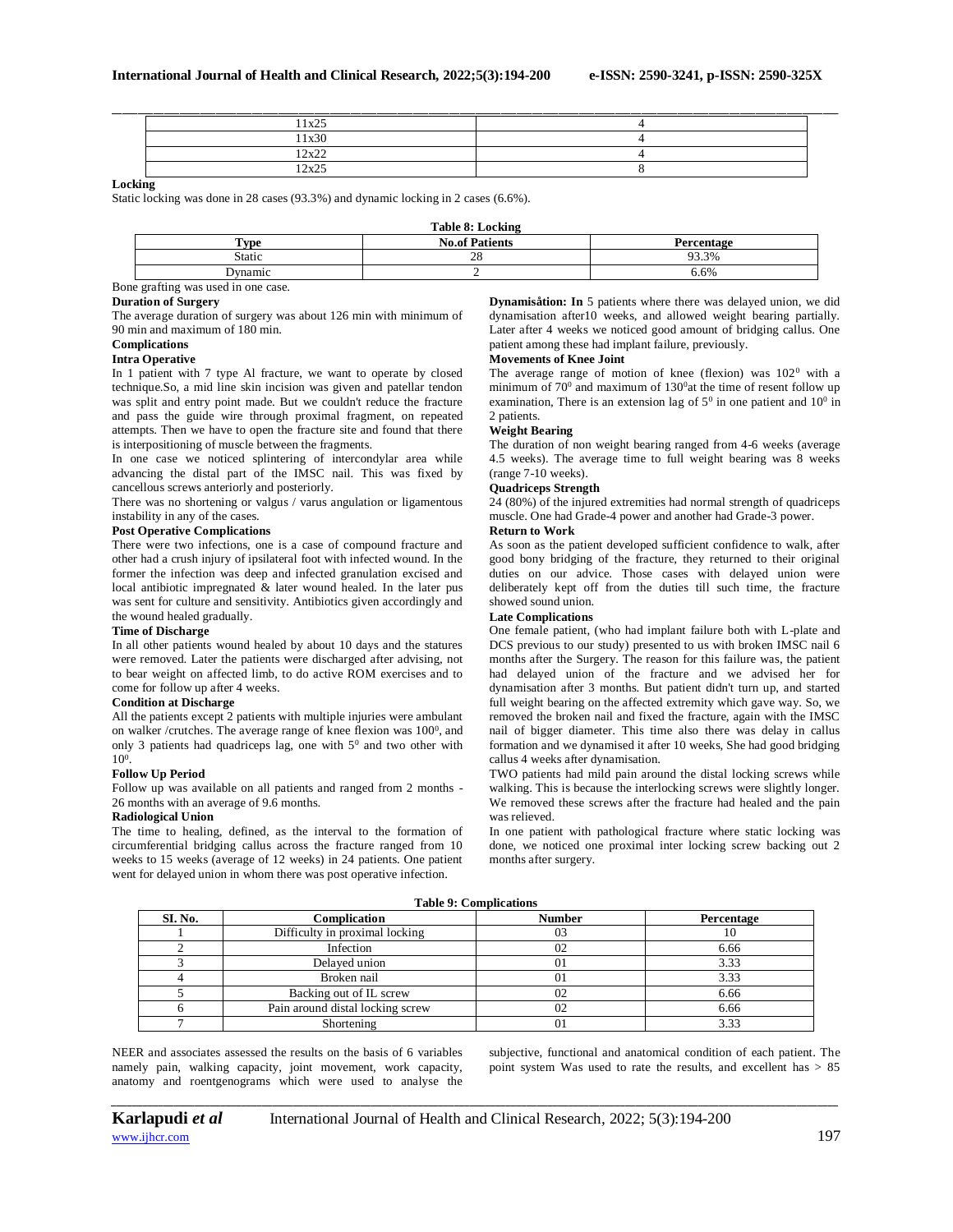points, satisfactory, 70 to 85 points, unsatisfactory , 55 to 69 points and poor < 55 points. **Table 10: According to Neer's Criteria, Our Study Series Showed**

| <b>Result</b>  | Table To. According to Neer 8 Criteria, Our Study Series Showed<br>Percentage |      |
|----------------|-------------------------------------------------------------------------------|------|
| Excellent      |                                                                               | 53.3 |
| Satisfactory   |                                                                               | 33.3 |
| Unsatisfactory |                                                                               | 6.0  |
| Poor           |                                                                               | o.c  |

\_\_\_\_\_\_\_\_\_\_\_\_\_\_\_\_\_\_\_\_\_\_\_\_\_\_\_\_\_\_\_\_\_\_\_\_\_\_\_\_\_\_\_\_\_\_\_\_\_\_\_\_\_\_\_\_\_\_\_\_\_\_\_\_\_\_\_\_\_\_\_\_\_\_\_\_\_\_\_\_\_\_\_\_\_\_\_\_\_\_\_\_\_\_\_\_\_\_\_\_\_\_\_\_\_\_\_\_\_\_\_\_\_\_\_\_\_\_\_\_\_\_\_\_\_\_\_\_\_\_\_\_\_\_\_\_\_\_\_\_

Sanders et al developed a functional evaluation scale, for distal femoral fraction.This evaluation scale assesses ROM, pain, walking ability, return to work, and deformity (alignment and shortening) as

measured on radiographs. It is a 40 point scale and excellent has 36 to 40 points, Good - 26 to 35 points, Fair - 16 to 25 points and Poor - 0 to 15 points.

|                |               | Table 11: According to functional evaluation scale |      |            |      |  |
|----------------|---------------|----------------------------------------------------|------|------------|------|--|
|                | <b>Result</b> | <b>Number of patients</b>                          |      | Percentage |      |  |
|                | Excellent     |                                                    |      | 46.6       |      |  |
|                | Good          | 10                                                 |      | 33.3       |      |  |
|                | Fair          |                                                    |      | 13.33      |      |  |
|                | Poor          |                                                    | 02   |            | 6.66 |  |
|                |               | Table 12: Results for each fracture group          |      |            |      |  |
| Type           | No.           | Excellent                                          | Good | Fair       | Poor |  |
| A1             | 16            |                                                    |      |            |      |  |
| A2             |               |                                                    |      |            |      |  |
| C <sub>1</sub> |               |                                                    |      |            |      |  |
| C2             |               |                                                    |      |            |      |  |

Factors which contributed to poor results were infection in 1 patient and the other was due to multiple injuries to the affected limb which delayed the mobilization and function of the limb. **Table 13: According to this scale our series showed**

**3. Shelbourne K.D & Brueckmann:** emphasized more on obtaining full extension of knee than flexion and taken into consideration ROM, angulation, pain & shortening.

| <b>Result</b> | <b>Number of patients</b> | Percentage        |
|---------------|---------------------------|-------------------|
| Excellent     |                           | 53.3              |
| Good          |                           | 26.6              |
| Fair          |                           | $\sim$<br>ن. ر. ۱ |
| Poor          |                           | o.c               |

## **Discussion**

Supra condylar and intercondylar fractures of the distal femur are complex fractures that are difficult to treat. Successful treatment of intra articular fractures especially in weight bearing joints, requires restoration and maintainence of the congruence of the 2 articular surfaces. The use of plates and screws in the fixation of these fractures has the inherent drawback of producing a load - shielding device. The resultant osteopenia creates a substantial risk of refracture proximal to the plate. This is very much important in elderly patients who have osteoporotic bones. A condylar screw can some what improve reduction in the sagittal plane, but it will not improve varus / valgus alignment over the condylar blade plate.

So intramedullary supra condylar interlocking nailing has become the preferred method of treatment for the fractures of distal femur. Retrograde insertion of an IMSC nail from the knee stabilises fractures below the isthmus and facilitates return of good knee function early compared to lateral fixation devices. Inter locking neutralises the rotation stresses and restricts the telescoping of fragments, thereby preventing rotational instability and shortening.

30 cases of supra condylar and intercondylar fractures of distal femur were studied after fixing them with IMSC nail in a short period of about 2 years 3 months. They were followed up for an average of 9.6 months. The purpose of our study was to evaluate the end results of treatment in these patients.

#### **Age Distribution**

The average age of all the cases in this series was 47.13 yrs, showing that the fracture is more common in middle age, and incidentally we found more patients in the age group between, 31 and 50 years.10 out of the 12 females were having  $> 45$  Years. The average age noted by other authors is shown in the table below.

| <b>Table 14: Age Distribution</b> |  |  |  |
|-----------------------------------|--|--|--|
|                                   |  |  |  |

| SI. No. | <b>Authors</b>             | <b>Average Age</b> |  |
|---------|----------------------------|--------------------|--|
|         | John et al [4]             | 54.5 years         |  |
|         | John M. Siliski (1989) [5] | 47.2 years         |  |
|         | Lucas S.E. (1993) [6]      | $39.0$ vears       |  |
|         | Gellman R.E. (1996) [7]    | 50.0 vears         |  |
|         | Present study (2020)       | $47.13$ vears      |  |

Our study 's average age is correlating with that of John.M. Siliski. [5]

### **Sex Distribution**

There were 18 male and 12 female patients, showing slight preponderance towards males. Lucas S.E. et al (1993) [6] also reported male preponderance which is similar to our study. Gelman RE. et al, [7]noticed preponderance towards females in his series. **Nature of Violence**

### The mechanism of injury was R.T.A (High velocity injury) in 21 patients and a fall in 9 patients. In 4 elderly patients it resulted from a simple fall (low energy trauma) at home all of whom had osteoporotic

bones and in 5 due to fall from height. This series showed increased incidence for RTA, in similar with other studies.

### **Associated Injuries**

7 patients (23.3%) had associated injuries in whom, 2 had multiple injuries, denoting that the injury was due to high energy trauma. Many other authors have reported associated injuries to the popliteal artery and ligaments of the knee joint. However, in this series there were no significant vascular and ligamentous injuries.

#### **Side Affected**

In this sereis there is slight preponderance for left sided fractures.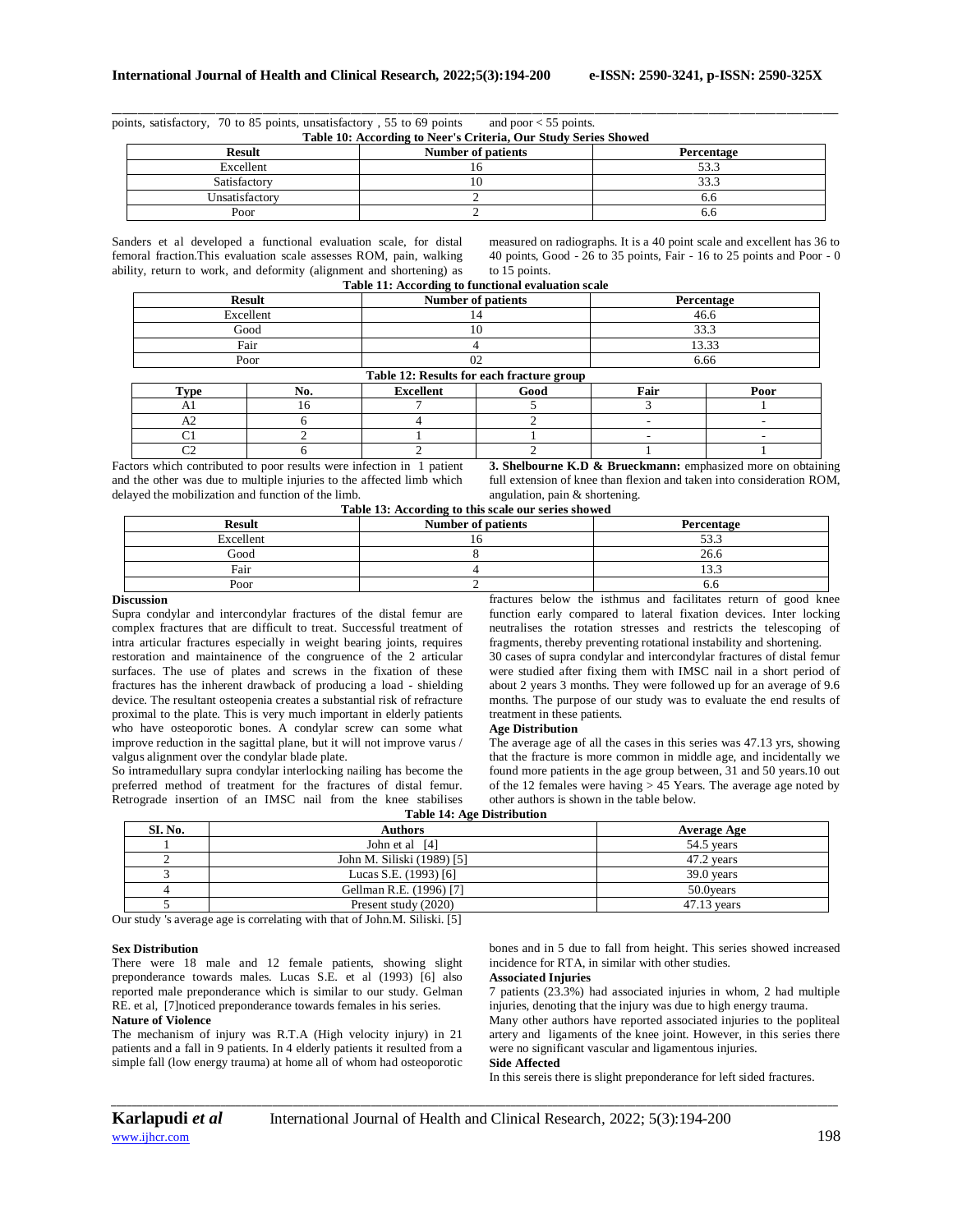## **Type of Fracture**

All the fractures located in the distal 15cms of the femur were taken for study and in our series of 30 patients, Muller's type-A fracture (Extraaricular) were more in number i.e., about 22 of which 16 were of type Al & 6 were of Type A2. There were 8 type C (intra articular) fractures of which type Cl was 2 and Type C2-6

Gellman R.E. [7] and Lucas S.E [6] in their study reported more munber of cases of Type-C than that of Type-A. There were 2 open fractures of Gustilo's Type-Il.

## **Surgery**

All cases were performed by closed technique except 2 cases of type which needed open technique.

## **Locking**

Static Locking was done in 28 patients and dynamic locking in 2 patients, and that too because of non correspondence of jig for proximal locking.

#### **Bone Grafting**

Bone grafting was done in 3 cases, 2 for comminuted fractures and the other for re surgery in a bent femur.

## **Duration of Surgery**

In cases with simple extra articular fractures we could do the surgery fast within 2 hours but intra articular fractures took nearly 3 hours. This time period is in relation with that of studies made by Lucas S.E. and Gellman RE. Who had an average operative time of 156 minutes and 154 minutes respectively.

## **Radiological Union**

The average healing time was 12 weeks in our study with a range of 10-15 wks. Type-A fractures healed faster than Type-C fractures. The average time to union in other studies is shown below.

### **Table 15: Radiological Union**

\_\_\_\_\_\_\_\_\_\_\_\_\_\_\_\_\_\_\_\_\_\_\_\_\_\_\_\_\_\_\_\_\_\_\_\_\_\_\_\_\_\_\_\_\_\_\_\_\_\_\_\_\_\_\_\_\_\_\_\_\_\_\_\_\_\_\_\_\_\_\_\_\_\_\_\_\_\_\_\_\_\_\_\_\_\_\_\_\_\_\_\_\_\_\_\_\_\_\_\_\_\_\_\_\_\_\_\_\_\_\_\_\_\_\_\_\_\_\_\_\_\_\_\_\_\_\_\_\_\_\_\_\_\_\_\_\_\_\_\_

| SI. No. | Authors            | Implant     | <b>Radiological Union</b><br>(Months) |
|---------|--------------------|-------------|---------------------------------------|
|         | Gellman et al [7]  | <b>IMSC</b> | 3.U                                   |
|         | Danziger et al [8] | <b>IMSC</b> | د.د                                   |
|         | Present Study      | <b>IMSC</b> | 3.U                                   |

The average healing time, in our study is similar to that of the study made by

Gellman et al and the healing time is more when DCS are L-plate is used.

## **Movements of Knee Joint**

The average range of motion of knee was  $102^{\circ}.3$  patients had extension lag one with  $5^0$  and 2 other with  $10^0$ , Type A fractures had good ROM compared to Type-C fractures and also younger patients had good knee motion when compared with older patients. The table below shows the average ROM by different authors.

#### **Table 16: Average Knee Range of Motion**

| SI. No. | Authors                           | Implant          | <b>ROM</b>       |
|---------|-----------------------------------|------------------|------------------|
|         | Kolmert et al [9]                 | Semielastic Nail | $92^{0}$         |
|         | John et al [4]                    | <b>DCS</b>       | 120 <sup>0</sup> |
|         | Lucas S.E. et al $[6]$            | <b>IMSC</b>      | $100^{\rm o}$    |
|         | Gellman R.E. et al <sup>[7]</sup> | <b>IMSC</b>      | $104^{0}$        |
|         | Present study                     | <b>IMSC</b>      | $102^{0}$        |

The average ROM in this study compares well with that of Lucas & Gellman.

## **Complications**

## **1) Locking**

The intra operative complications we faced is difficulty in proximal locking. This is attributed to the quality and precision of the Indian implants and instruments used which needs improvment.

### **2) Infection**

**3)** There were 2 infections, while could be treated with appropriate antibiotics.

The studies made by Gellman [7] and Lucas didn't have any infections but SiliskiJ.M. [5] (L-plate) noticed deep infections with compound fractures.

### 3) **Shortening**

This was not a problem in our study and is similar to that of Lucas S.E. [6] & Gellman R.E., [7] but, in studies made by John M. Silski, [5] and John et al. [4] where L-plate and DCS were used respectively. 4) **Deformities**

None of our patients had varus / valgus angulation, which is in contrast with the studies made by John M. Siliski and John et al [4], who noticed varus/valgus malalignment.

### 5) **Delayed Union**

This was noticed in 1 patient and advised surgery for dynamisation, but patient lost follow up at that particular period and later came with implant failure. In this case we operated with the IMSC nail again with bone grafting and did static locking after removing the broken implant. This time dynamisation was done after 10 weeks and union was noticed 4 weeks later.

### 6) **Implant Failure**

One case with implant failure was noticed in our series and Lucas S.E. [6] or Gellman R.E [7]. didn't have any such in their series.

Other complications like malunion, pulmonary embolism and nerve palsy were not a problem in this study.

Several rating systems, for supra condylar fractures are reported in literature. Of them the Functional evaluation scale developed by Sander's et al was chosen because it emphasizes most important patient outcome factors, pain and knee ROM.

| Table 17: Comparison of results in percentage WITII other IMPLINTS |  |
|--------------------------------------------------------------------|--|
|--------------------------------------------------------------------|--|

| SI. No. | <b>Authors/Implant</b>       | <b>Excellent</b> | Good | Fair           | Poor |
|---------|------------------------------|------------------|------|----------------|------|
|         | Study Series (IMSC)          | 46.6             | 33.3 | 12.22<br>13.33 | 6.66 |
|         | Gellman et al (IMSC) [7]     | $\overline{ }$   | 65.2 | o.             | 0. 1 |
|         | John M.Siliski (L-plate) [5] | 50.0             | 60.7 |                | .    |

*\_\_\_\_\_\_\_\_\_\_\_\_\_\_\_\_\_\_\_\_\_\_\_\_\_\_\_\_\_\_\_\_\_\_\_\_\_\_\_\_\_\_\_\_\_\_\_\_\_\_\_\_\_\_\_\_\_\_\_\_\_\_\_\_\_\_\_\_\_\_\_\_\_\_\_\_\_\_\_\_\_\_\_\_\_\_\_\_\_\_\_\_\_\_\_\_\_\_\_\_\_\_\_\_\_\_\_\_\_\_\_\_\_\_\_\_\_\_\_\_\_\_\_\_\_\_\_\_\_\_\_\_\_\_\_\_\_\_\_\_*

The study made by Gellman et al with IMSC had more number of patients with good results which is in contrast to our study where the number of patients were more with excellent results but when both

excellent and good results were clubbed the percentage is almost similar in both studies. **Summary**